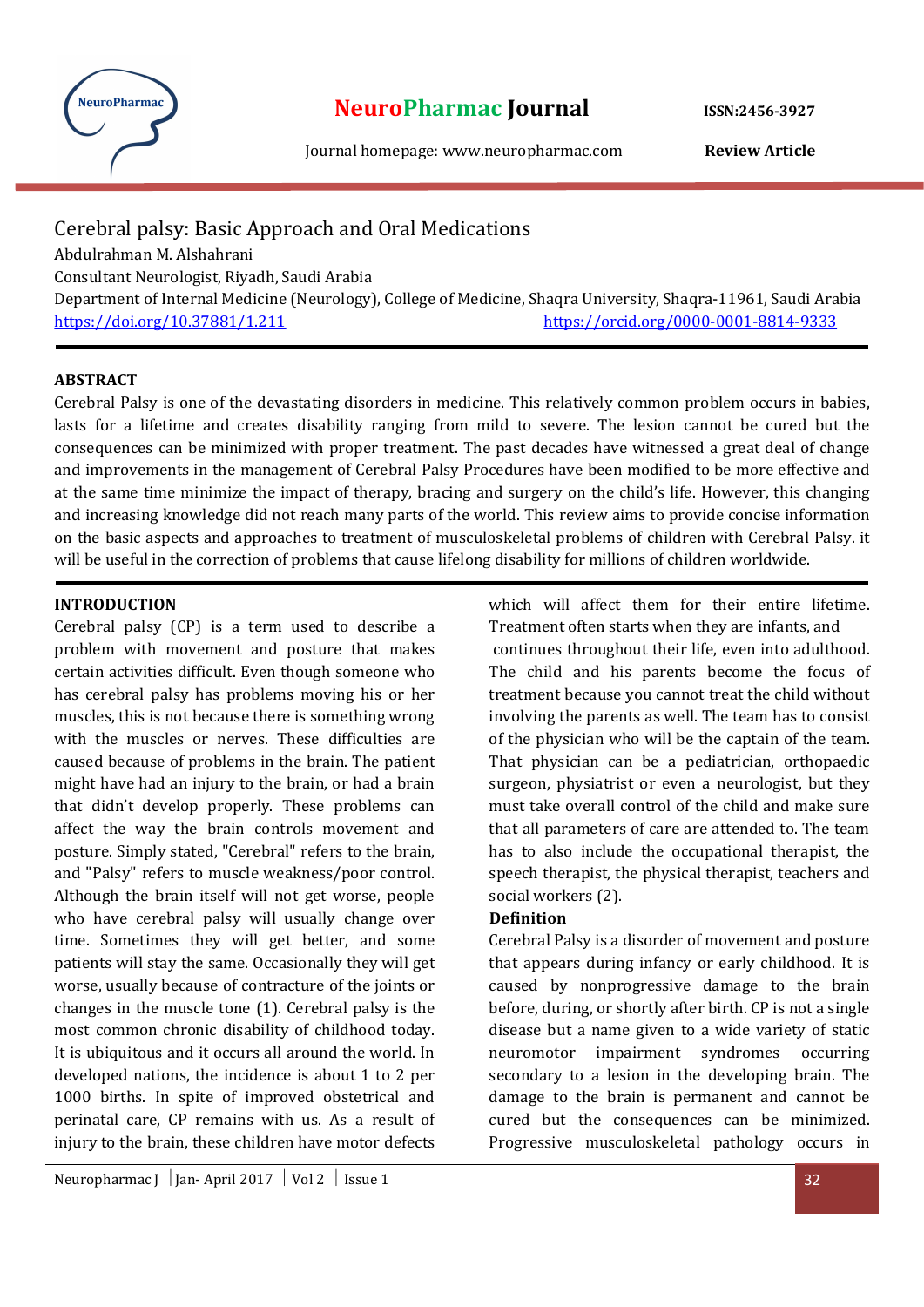

most affected children. The lesion in the brain may occur during the prenatal, perinatal, or postnatal periods. Any nonprogressive central nervous system (CNS) injury occurring during the first 2 years of life is considered to be CP (2, 3). CP was first described by the English physician Sir Francis William Little in 1861 and was known as Little's disease for a long time. Little thought that this condition was caused by neonatal asphyxia. Later, Sigmund Freud and other scientists challenged Little's idea and proposed that a variety of insults during pregnancy could damage the developing brain. Today, it is accepted that only approximately 10% of cases of CP can be attributed to neonatal asphyxia. The majority occurs during the prenatal period, and in most of the cases, a specific cause cannot be identified (2, 3).

## Who Does Cerebral Palsy Affect?

It is estimated that two out of every 1,000 newborn children will develop cerebral palsy. And approximately 40% of those born with cerebral palsy will have a severe case. Right now, about 10,000 babies and infants are diagnosed with the condition each year. In 2002, the number of cerebral palsy cases in 8-year-old children was found to be one in 278. It is the most common motor disorder in children and is second only to autism as the most common disability in children (1).

#### What Causes Cerebral Palsy?

Cerebral Palsy does not have a single cause like chicken pox or measles. There are many reasons why someone might have cerebral palsy. An unborn child might have suffered a brain injury, an infection, or abnormal development of the brain tissue. These are called "prenatal" causes, meaning they happened before birth. These causes are responsible for about 70% of the cases of cerebral palsy. Another 20% of cerebral palsy cases are caused by a brain injury that takes place during the birthing process. In the United States, about 10% of children who have cerebral palsy got it after they were born. This is called "acquired cerebral palsy."(The figures are higher in underveloped countries.) Acquired cerebral palsy

happens when there is brain damage during the first few months or years of life. This damage can be caused by brain infections, like bacterial meningitis or viral encephalitis. It can also be caused by a head injury usually from a motor vehicle accident, a fall, or child abuse during the first few years of life when the brain development is still taking place (1).

## Risk factors

Risk factors associated with CP are grouped into prenatal, perinatal, and postnatal factors. Prematurity and low birth weights are the two most important risk factors in developed countries with high standards of obstetrical care. Postnatal risk factors additionally play a major role in other countries. A clear association exists between premature delivery and spastic diplegic. Low birth weight increases the risk. Rubella, herpes simplex, toxoplasma, and cytomegaloviruses cross the placenta to infect the fetus and have severe effects on the developing CNS. Eclampsia or other severe maternal illness hypothermia, hypoglycemia of the neonate cause a reduction in the levels of oxygen and nutrients available to the fetus or an increase in the levels of toxins or waste products, adversely affecting the developing CNS. Multiple pregnancies or breech presentation also can increase the risk. Excess of bilirubin resulting from the haemolytic disease of the newborn is clearly associated with CP. Babies who carry these risk factors should be under close supervision by a pediatric neurologist for signs suggestive of neuromotor developmental delay (4, 5).

## Pathological findings in the CNS

Specific brain lesions related to CP can be identified in most of the cases. These lesions occur in regions that are particularly sensitive to disturbances in blood supply and are grouped under the term hypoxic ischemic encephalopathy. Five types of hypoxic ischemic encephalopathy exist; parasagittal cerebral injury, periventricular leukomalacia, focal and multifocal ischemic brain necrosis, status marmoratus and selective neuronal necrosis (6). Clinical findings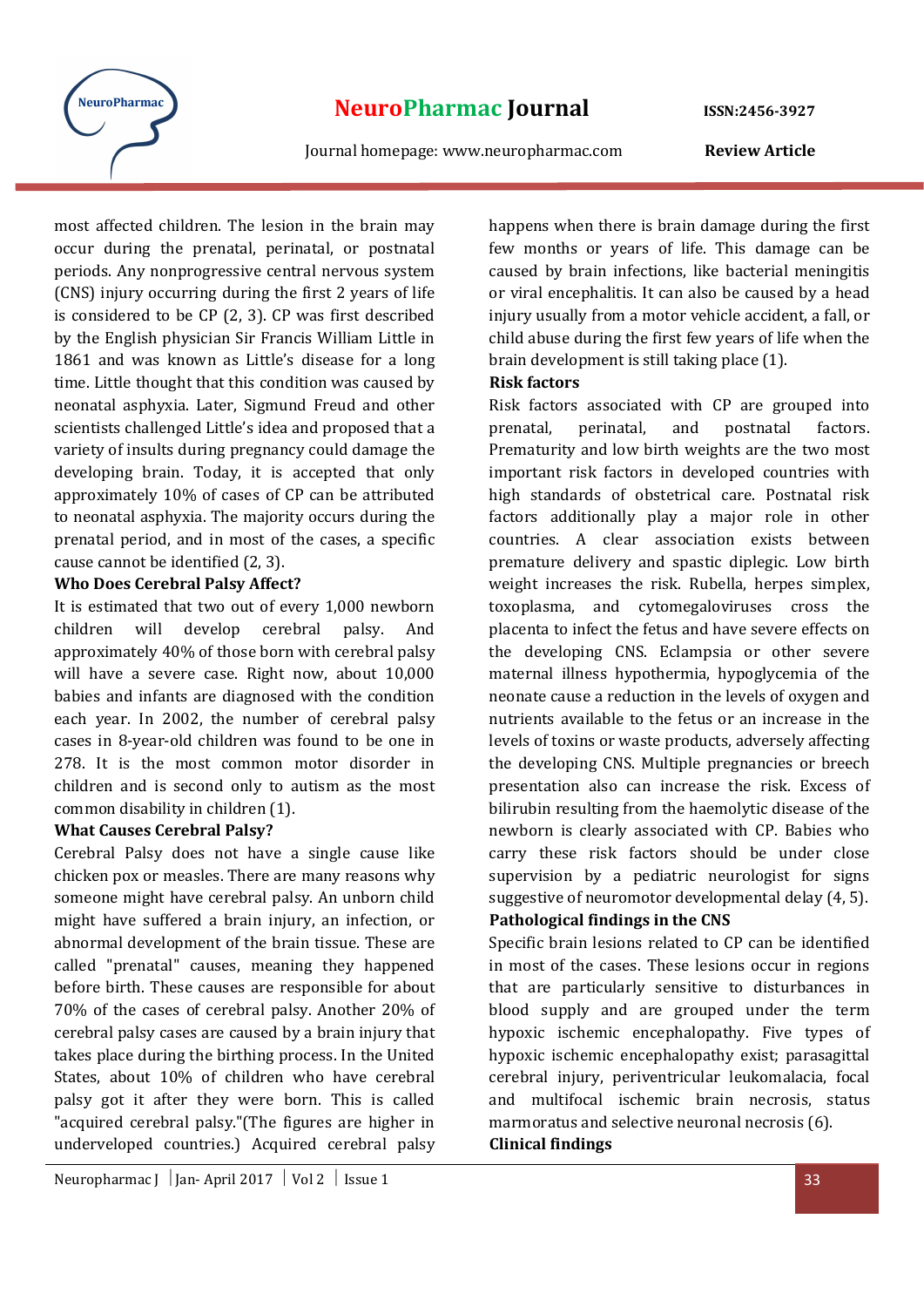

Children with Cerebarl Palsy present with three types of motor problems. The primary impairments of muscle tone, balance, strength and selectivity are directly related to the damage in the CNS. Secondary impairments of muscle contractures and deformities develop over time in response to the primary problems and musculoskeletal growth. Tertiary impairments are adaptive mechanisms and coping responses that the child develops to adapt to the primary and secondary problems. One typical example is gastrocnemius spasticity as a primary impairment leading to secondary ankle plantar flexion contracture and knee hyperextension in stance as an adaptive mechanism (6).

## Mechanism of the movement problems

Abnormal muscle tone, disturbance of balance mechanisms, muscle weakness and loss of selective motor control lead to an inability to stretch muscles. Muscle weakness, spasticity, and contractures also result in abnormal skeletal forces which cause bone deformity as the child grows older. Muscles grow through stretch. Stretch occurs during active movement. When the child wants to play, he moves and stretches the muscles. This creates the necessary input for muscle growth. The child with CP cannot play because of pathological tone, weakness, poor selective control and abnormal balance. His muscles are not stretched and do not grow. The distal biarticular muscles are more affected because selective motor control is worse distally and the biarticular muscles are more abnormal than are the monoarticular muscles. The child with CP has abnormalities of muscle tone and reflexes, shows delay in developmental milestones, and presents with posture and movement problems. When he tries to move, muscle contractions cannot be effectively controlled. This is a result of many factors (7).

## Classification

Cerebral Palsy encompasses a spectrum of motor disorders of varying tone, anatomical distribution and severity. Clinicians classify patients to describe the specific problem, to predict prognosis and to guide treatment. Classification is based on the change in muscle tone, anatomical region of involvement and severity of the problem. Classification provides a clearer understanding of the specific patient and directs management.

## Spastic Cerebral Palsy

Spasticity is defined as an increase in the physiological resistance of muscle to passive motion. It is part of the upper motor neuron syndrome characterized by hyper-reflexia, clonus, extensor plantar responses and primitive reflexes. Spastic CP is the most common form of CP. Approximately 70% to 80% of children with CP are spastic. Spastic CP is anatomically distributed into three types (8).

## Hemiplegic

With hemiplegic, one side of the body is involved with the upper extremity generally more affected than the lower. Seizure disorders, visual field deficits, astereognosis, and proprioceptive loss are likely. Twenty percent of children with spastic CP have hemiplegic. A focal traumatic, vascular, or infectious lesion is the cause in many cases. A unilateral brain infarct with posthemorrhagic porencephaly can be seen on magnetic resonance imaging (MRI).

## Diplegic

With diplegic, the lower extremities are severely involved and the arms are mildly involved. Intelligence usually is normal, and epilepsy is less common. Fifty per cent of children with spastic CP have diplegic. A history of prematurity is usual. Diplegic is becoming more common as more lowbirth-weight babies survive. MRI reveals mild periventricular leukomalacia (PVL).

Quadriplegic (Total body involvement - tetraplegic) With quadriplegic, all four limbs, the trunk and muscles that control the mouth, tongue, and pharynx are involved. When one upper extremity is less involved, the term triplegic is used. Thirty percent of children with spastic CP have quadriplegic. More serious involvement of lower extremities is common in premature babies. Some have perinatal hypoxic ischemic encephalopathy. MRI reveals PVL.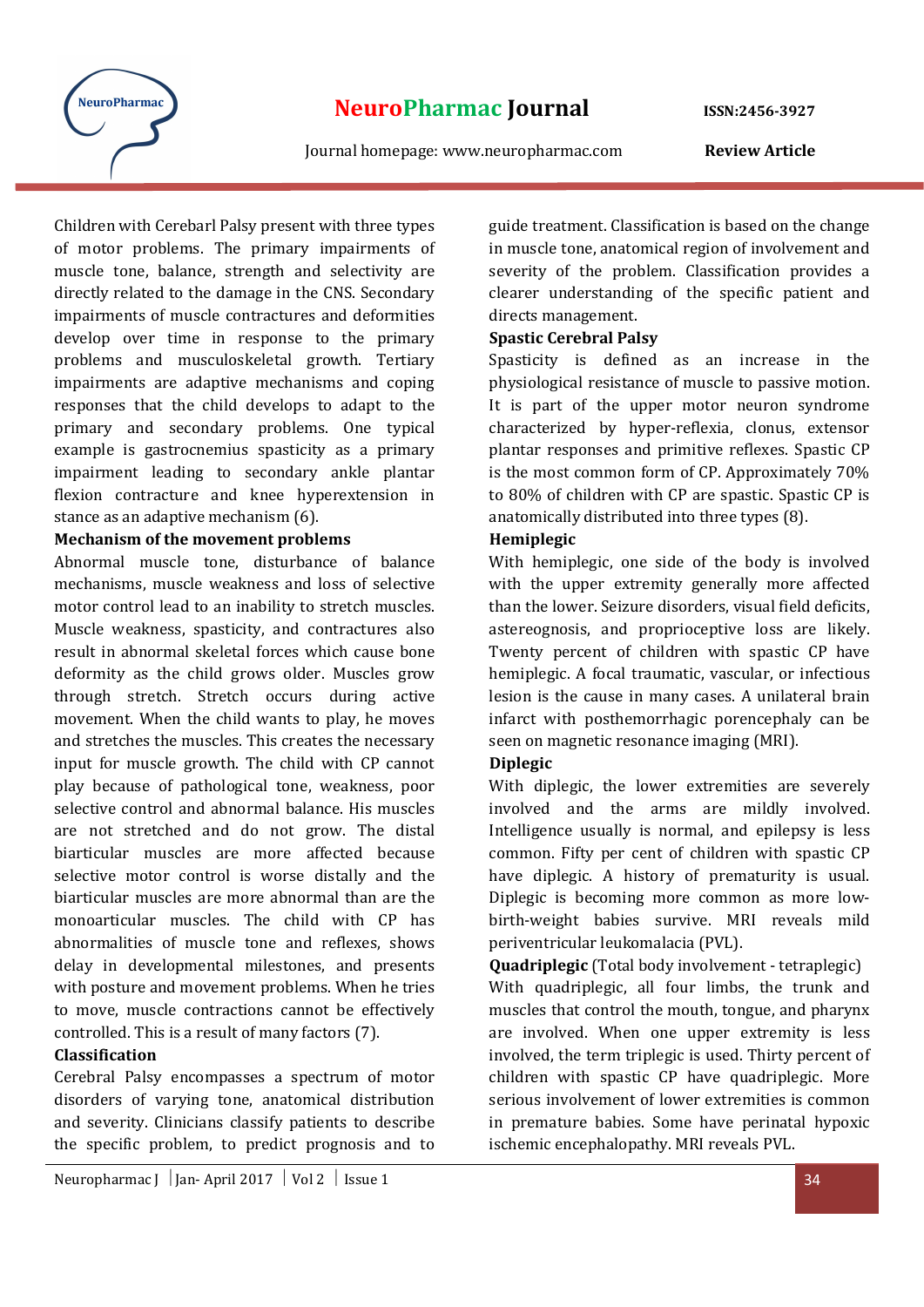

## Dyskinetic Cerebral Palsy

Abnormal movements that occur when the patient initiates movement are termed dyskinesias. Dysarthria, dysphagia, and drooling accompany the movement problem. Mental status is generally normal, however severe dysarthria makes communication difficult and leads the observer to think that the child has intellectual impairment. Sensorineural hearing dysfunction also impairs communication. Dyskinetic CP accounts for approximately 10% to 15 % of all cases of CP. Hyperbilirubinemia or severe anoxia causes basal ganglia dysfunction and results in dyskinetic CP.

## Ataxic Cerebral Palsy

Ataxia is loss of balance, coordination, and fine motor control. Ataxic children cannot coordinate their movements. They are hypotonic during the first 2 years of life. Muscle tone becomes normal and ataxia becomes apparent toward the age of 2 to 3 years. Children who can walk have a wide-based gait and a mild intention tremor (dysmetria). Dexterity and fine motor control is poor. Ataxia is associated with cerebellar lesions.

## Mixed Cerebral Palsy

Children with a mixed type of CP commonly have mild spasticity, dystonia, and/or athetoid movements. Ataxia may be a component of the motor dysfunction in patients in this group. Ataxia and spasticity often occur together. Spastic ataxic diplegic is a common mixed type that often is associated with hydrocephalus.

#### Exceptions

Some children with CP cannot be fitted into these CP groups because they present with many different impairments. Dystonia may be seen in the spastic child, and anatomical classification may not be fully explanatory because clinical findings may overlap. An example is the hypotonic total-body-involved baby who stays hypotonic throughout childhood. Define the pathological abnormalities observed in these children according to the anatomical, and clinical involvement, as described above (8).

## Oral Medications (9-11)

Various pharmacological agents decrease spasticity. Baclofen, benzodiazepines (diazepam, clonazepam), dantrolene sodium and tizanidine are commonly used in children.

## Indications

Consider systemic oral antispastic drugs in total body involved nonambulatory children with generalized spasticity. They are also useful for short periods after orthopaedic surgery. Systemic side effects such as drowsiness, sedation, and generalized weakness are common, so they generally are not recommended for ambulatory children. Keep the initial dose low and gradually titrate to a level at which the effect is maximal and the side effects are minimal. The responses of children to oral antispastic drugs are not consistent. Try different drugs to achieve a satisfactory clinical effect.

## Oral antispastic drugs

## Baclofen

Baclofen is an agonist of the main inhibitory CNS neurotransmitter gamma aminobutyric acid (GABA). It shows its effect mainly on the spinal cord. It decreases spasticity by increasing the inhibitory effect of the interneuron on the alpha motor neuron. The lipid solubility of baclofen is poor, so it cannot easily cross the blood brain barrier. High oral doses are necessary to achieve a therapeutic dose in the cerebrospinal fluid (CSF). The effect starts 1 hour after ingestion and lasts for 8 hours. The drug must be taken three to four times daily in divided doses. Daily dose for children between ages 2 to 7 is 10 to 15 mgrs per day with a maximum of 40 mgrs per day. After the age of 8 years, the dose may be increased to 60 mgrs per day. Maximum doses range between 80 to 120 mg. per day in adults. Side effects including sleepiness, sedation, drowsiness, fatigue, headache, nausea, and a decrease in seizure threshold are commonly associated with increasing doses. Baclofen also causes generalised muscle weakness. All side effects are dose dependent. Sudden withdrawal may cause hallucinations and seizures sometimes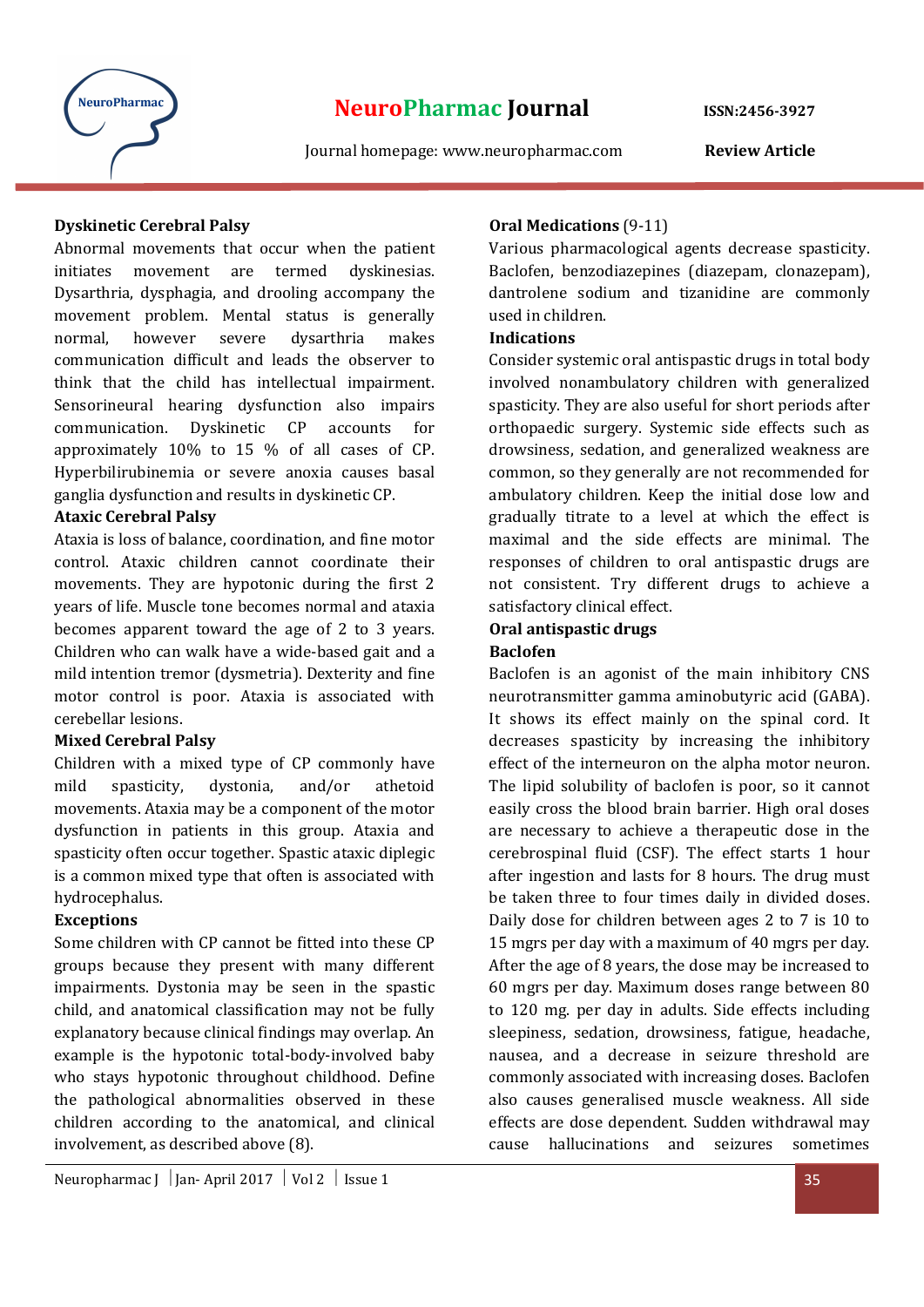

accompanied by extreme hyperthermia and increased spasticity called the baclofen withdrawal syndrome. The dose of the drug must be decreased gradually.

## Diazepam

Diazepam is a benzodiazepine tranquilizer that works as a GABA agonist. It enhances the presynaptic inhibitory effect of GABA and decreases spasticity. It is absorbed faster than baclofen, acts faster, and has a longer lasting effect. Doses in children range between 0.12 to 0.8 mg/kg body weight with a maximum of 20 mg. daily divided into two or three equal doses. Diazepam decreases painful muscular spasms and improves sleep. Sedation and other CNS side effects are very common, so this drug is not recommended for treating ambulatory children except after orthopaedic surgery when it improves the child's tolerance and participation in the rehabilitation program. CNS side effects are weakness, memory loss, ataxia, depression, and dependency.

#### **Clonazepam**

Clonazepam has an effect similar to that of diazepam, but it has a slightly longer half-life. It is preferred over diazepam because its side effects are fewer. Initial dose is 0.1 to 0.2 mg/kg/day. This dose is titrated for an optimal effect.

## Dantrolene sodium

Dantrolene sodium inhibits muscle contraction by blocking calcium release from the sarcoplasmic reticulum in the muscle fiber. Initial dose is 0.5 mg/kg of body weight with a maximum dose of 3 mg/kg of body weight. Total daily dose should not exceed 12 mg per day administered in four divided doses. Side effects include muscle weakness, sedation, diarrhoea, and hepatotoxicity. CNS side effects are rare. Liver function tests should be performed two to four times a year, and the total treatment duration should not exceed 2 years.

## Tizanidine

Tizanidine is an alpha adrenergic receptor agonist. It shows its effect at the brain and the spinal cord level. Tizanidine decreases the release of excitatory

neurotransmitters and increases the release of inhibitory neurotransmitters. Guidelines for use in children are not well established. In adults the initial dose is 2 to 4 mg. administered at 4 hour intervals and increased to 36 mg. as needed. It may cause drowsiness, nausea, hallucinations, and is hepatotoxic (9-11).

## Neuromuscular Blocking Agents

Local Anesthetics, Phenol, Botulinum Toxin Consider using local anesthetics, alcohol, phenol and botulinum toxin as neuromuscular blocking agents when treating focal spasticity.

#### Local anesthetics

#### Mechanism of effect

Local anesthetics block nerve conduction by changing membrane permeability to sodium ions. They affect both sensory and motor function in the area innervated by the nerve. This effect is completely reversible and causes no structural damage to the nerve. The effect starts within 3-15 minutes after the injection and lasts from 45 minutes to 8-12 hours depending on the type of drug used. Median nerve in the upper extremity and many nerves in the lower extremity are available for local anesthetic blocks.

### Dosing and administration

Lidocaine, etidocaine and bupivacaine are used for nerve blocks. Prefer bupivacaine because it is more potent and its duration of action is longer. It can be injected in amounts up to 3 mg/kg of 0.25 to 0.75% of a solution. Do a perineural injection when you want to block the motor, sensory and autonomic fibers in the nerve. A motor point block affects the motor fibers only. A peripheral nerve stimulator that gives a low intensity electrical current through a needle electrode is used for blocks. Use small needles and give short-lasting stimuli to localize the nerve more accurately. This makes the procedure less painful.

#### Indications

Local anesthetic blocks may be used as a diagnostic tool to differentiate spasticity from contracture and to predict functional changes with long term therapy.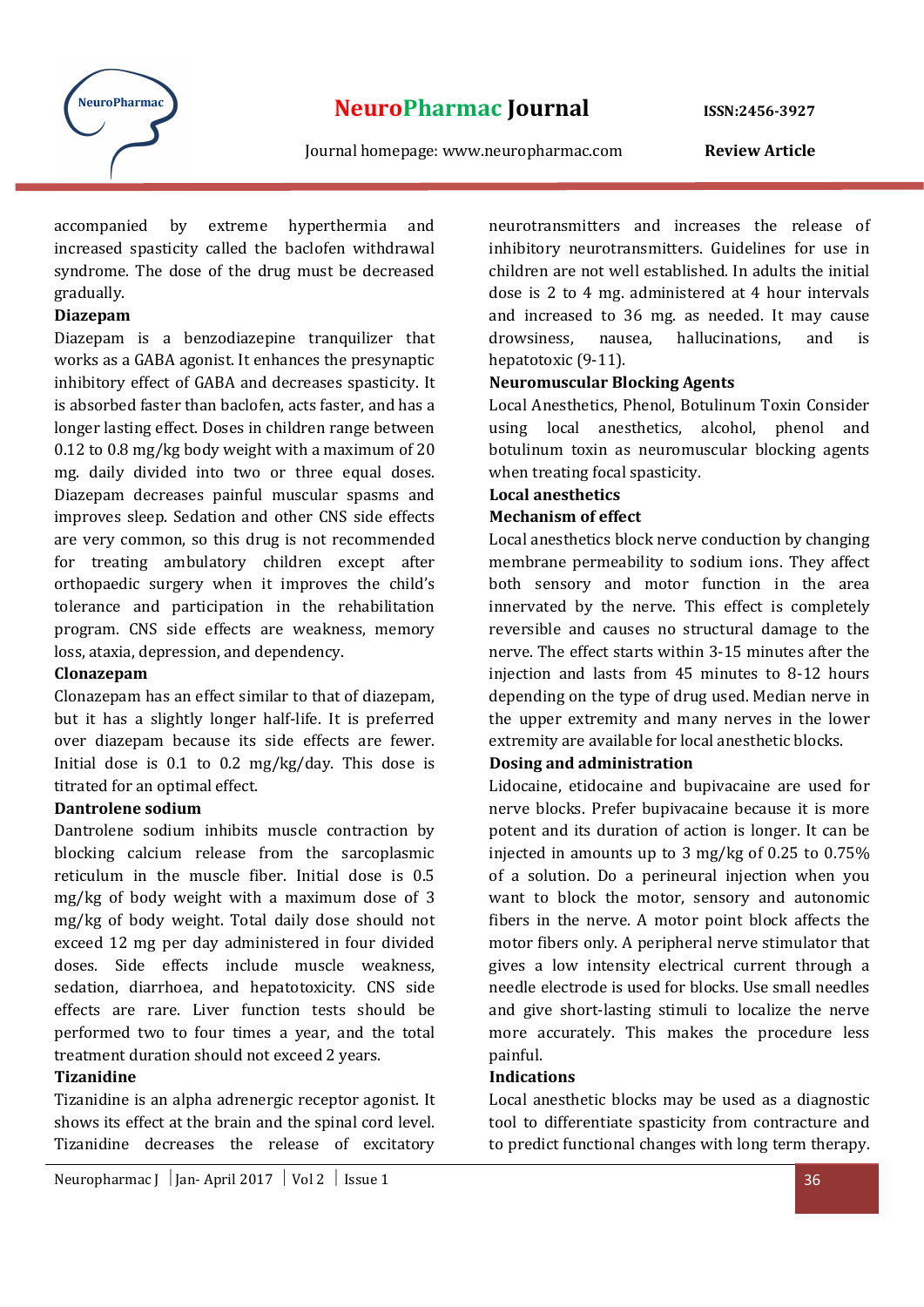

The block may clarify which muscles contribute to spasticity and unmask selective motor control in the antagonist muscles if there is any. Block the median nerve at the elbow to evaluate the upper extremity. If flexion in the wrist and fingers is due to spasticity, the hand will relax completely a couple of minutes after the injection. Bring the fingers into extension while holding the wrist in extension. The joint will not relax if there is a contracture. Thus, a local anesthetic block aids the physician in the decision making process of treatment of the spastic hand.

#### Advantages

Local anesthetics have a short and reversible effect, so they are useful for diagnosis of the problem and differentiating contracture from dynamic spasticity.

#### Side effects and precautions

Local anesthetics rarely cause a hypersensitivity reaction in the form of a mild rash. Fatal anaphylactoid reactions have been reported. Hematoma may occur at the injection site. There can be significant changes in walking and transfers after a nerve block. Sudden decrease in muscle tone may result in falls and injuries in the early hours after the block. In high doses, local anesthetics may have systemic toxic side effects if they enter the systemic circulation by mistake. This is uncommon in children and in doses used for peripheral nerve blocks.

#### Botulinum toxin

Botulinum toxin, produced by the anaerobic bacteria Clostridium botulinum, is one of the most potent poisons known to man. In the past two decades it has been transformed into one of the most useful antispastic agents. Of the seven distinct toxins from A to G, only type A and B are used for therapeutic purposes. The structure of all toxins and their mechanism of action are similar, only their site of action is different (12, 13).

#### The mechanism of effect

The toxin inhibits acetylcholine release at the neuromuscular junction causing a reversible chemodenervation. Studiessuggest that the toxin affects the muscle spindle and afferent nerve fibers as junction The toxin must enter the nerve endings to exert its effect. It becomes fully active once inside the cholinergic nerve terminal. When the impulse for contraction arrives at the axon terminal acetylcholine (Ach) vesicles fuse with the nerve membrane and the Ach is released into the synaptic cleft. This causes excitation in the muscle fiber and muscle contraction. The various serotypes of botulinum toxin act on different portions of the acetylcholine vesicle complex. Botulinum toxin inhibits the fusion of acetylcholine vesicles at the pre-synaptic membrane. Ach cannot be released into the synaptic cleft, the impulse from the nerve to the muscle fiber is blocked and the muscle fibers innervated by that axon cannot contract. This is chemical denervation. The extent of muscle weakness created by the botulinum toxin depends on the serotype, dose and volume of toxin used. The effect of botulinum toxin is reversible. Nerve sprouts form at the unmyelinated terminal axon immediately proximal to the end plate. These sprouts innervate the muscle fiber. Eventually, the original neuromuscular junction regains function. This terminates the clinical effect in 3 - 6 months and spasticity reappears (14).

secondary actions. Effect at the neuromuscular

Afferent effect: The toxin may block the sensory afferents from the muscle spindle. This reduces spindle sensitivity and consequent reflex action.

Analgesic effect: There is an analgesic effect of the toxin explained by a couple of mechanisms. First, decreasing spasticity decreases pain. Second, botulinum toxin affects afferent transmission and inhibits the release of substance P. Substance P is the primary mediator of pain in the spinal cord and the brain. Inhibition of its release together with the block in afferent transmission result in pain relief (14).

#### Indications

Botulinum toxin injections have been used as a safe and effective treatment for spastic CP for the past 10 years. Botulinum toxin B is also becoming commercially available. The general indication for botulinum toxin injections in CP is 'the presence of a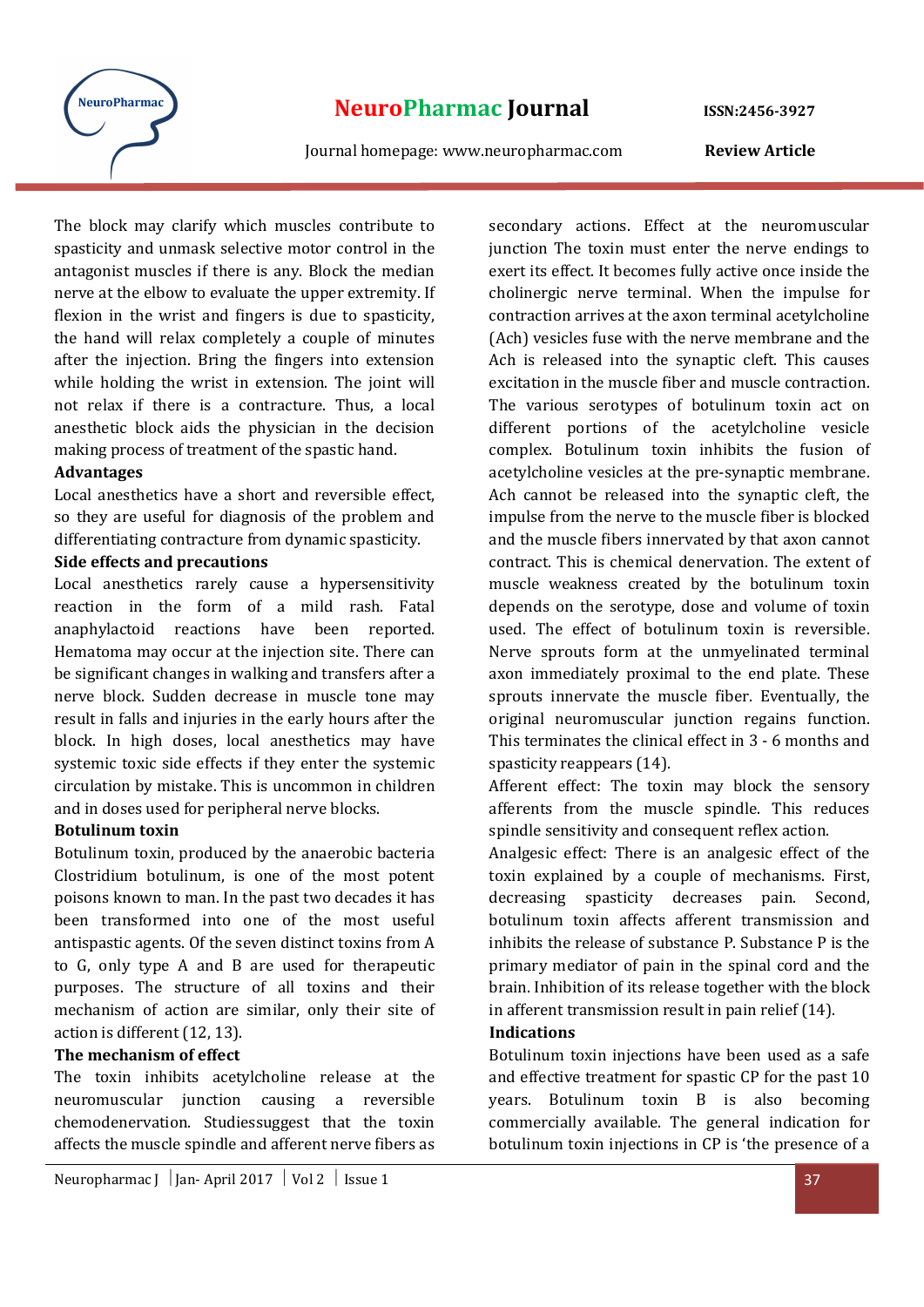

dynamic contracture, interfering with function, in the absence of a fixed muscular contracture'. If botulinum toxin injections are started at an early age and repeated as necessary, they can help prevent the development of muscle contractures and bony deformities. This helps to delay orthopaedic surgery until the gait is mature. The need for extensive surgical procedures may be eliminated if bony deformities are prevented by botulinum toxin. The success of botulinum toxin administration depends on many factors. Patient selection is critical. Children with spasticity who do not have fixed contractures benefit a great deal from treatment whereas patients with dyskinesia have a variable response and athetoids do not benefit at all. The timing of the injections is controversial. Most clinicians agree that the earlier the spasticity is reduced, the better the outcome. Botulinum toxin can be injected as early as 18 months of age. There is no upper age limit, however, once the muscle is shortened as occurs with age, the effect of spasticity relief will not be apparent because of contracture (15).

#### Dosing and administration

Botulinum toxin dosing depends on which preparation is used. Dysport dosing is different than Botox and there is no equivalence ratio between the two preparations in terms of clinical effect. The doses mentioned here refer to Botox injections. The amount changes according to the number of muscles to be treated, prior response of the patient if there are any prior injections and functional goals. The dose limits range from 2 units to 29 units/kg of body weight, most common range being between 10-20 units/kg of body weight. Avoid injecting more than 400 to 600 units of total dose at any one time, injecting more than 50 units at one injection site and exceeding 20 units per kilogram per muscle at any one time. If there is a need for more toxin because of multilevel involvement, combine treatment with phenol. Inject larger muscles with phenol and use botulinum toxin for more distal and smaller muscles. Targeting the neuromuscular junction during the injection using

electrical stimulation guide may result in more effect for less volume. Even though no serious complications have been reported, it is a good idea to apply high doses under general anesthesia in the operating theatre. Reduce the dose if the child is small and has atrophic muscles, if the treatment is going to be repeated for a number of times and if multiple muscles are being injected. Severely spastic and larger muscles should receive a larger dose whereas less spastic and small muscles receive a smaller dose (16-18). The amount of toxin given to one muscle must be divided into more than two injection sites, depending on the dose. Put a safe distance between two injection sites with high doses. This increases the diffusion of the toxin in the muscle and prevents it from entering the systemic circulation. Divide the total dose per muscle over more sites as much as possible. For example, for a 20 kg child who has a very spastic gastrocnemius muscle, the dose should be 6 U/kg/muscle, 120 U totals. This dose should be divided into 4 injection sites, 30 units per site in the muscle (19-24).

## Conclusion

More information about the causes of cerebral palsy is likely to come from further exploration of the role of infection in the perinatal period, investigations of the role of coagulation and inflammatory factors and the use of sophisticated brain imaging. By classifying the various types of cerebral palsy according to their clinical features, it may be possible to determine factors unique to particular motor disorders and to infants born at different gestations. Ongoing research about both risk factors and causes and newer medication and approaches in treatment in cerebral palsy will be an essential first step in the important goal of developing strategies for prevention.

## References:

1. https://ethnomed.org/patienteducation/neurological-conditions/cerebralpalsy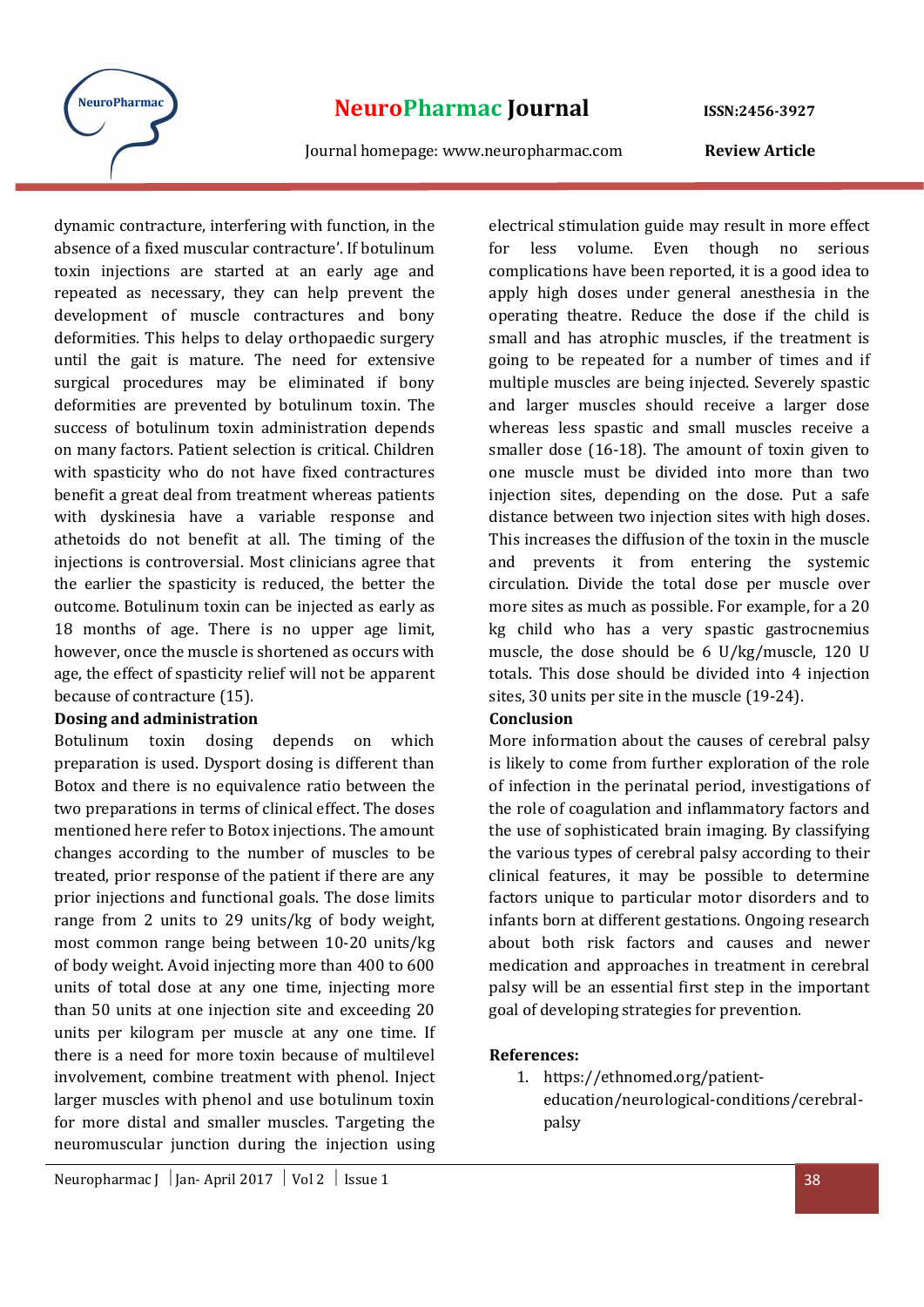

- 2. Rosenbaum P, Paneth N, Leviton A et al. A report: the definition and classification of cerebral palsy. April 2006, Dev Med Child Neurol Suppl, 2007; 109: 8-14.
- 3. Russman BS. Cerebral Palsy: Definition, Manifestations and Etiology. Turk J Phys Med Rehabil. 2002; 48 (2): 4-6.
- 4. Cans C, McManus V, Crowley M et al. Surveillance of Cerebral Palsy in Europe Collaborative Group, Cerebral palsy of postneonatal origin: characteristics and risk factors. Paediatr Perinat Epidemiol. 2004; 18(3):214-20.
- 5. Han TR, Bang MS, Lim JY et al. Risk factors of cerebral palsy in preterm infants. Am J Phys Med Rehabil. 2002, 81(4):297-303.
- 6. Blasco PA. Pathology of cerebral palsy In The Diplegic Child: Evaluation and Management. Sussman MD AAOS, Rosemont. 1992; 3-20.
- 7. Dormans JP,Copley LA. Musculoskeletal impairments In Caring for Children with Cerebral Palsy A Team Approach. Dormans JP, Pellegrino L, Paul H Brookes Co Baltimore. 1998; 125-141.
- 8. Panteliadis CP. Classification in Cerebral Palsy: Principles and Management. Panteliadis CP, Strassburg HM Stuttgart Thieme. 2004.
- 9. Scheinberg A, Hall K, Lam LT,et al. Oral baclofen in children with cerebral palsy: a double-blind cross-over pilot study. J Paediatr Child Health. 2006; 42(11):715-20.
- 10. Verrotti A, Greco R, Spalice A et al. Pharmacotherapy of spasticity in children with cerebral palsy. Pediatr Neurol. 2006; 34(1):1-6.
- 11. Elovic E. Principles of pharmaceutical management of spastic hypertonia. Phys Med Rehabil Clin N Am. 2001; 12(4):793-816.
- 12. Heinen F, Desloovere K, Schroeder AS et al. The updated European Consensus 2009 on the use of Botulinum toxin for children with

Neuropharmac J | Jan- April 2017 | Vol 2 | Issue 1  $\overline{39}$ 

cerebral palsy. Eur J Paediatr Neurol. 2010; 14(1):45-66.

- 13. Lannin N, Scheinberg A, Clark K. AACPDM systematic review of the effectiveness of therapy for children with cerebral palsy after botulinum toxin A injections. Developmental Medicine & Child Neurology. 2006; 48: 533-9.
- 14. Ackman JD, Russman BS, Thomas SS et al. Comparing botulinum toxin A with casting for treatment of dynamic equinus in children with cerebral palsy. Developmental Medicine and Child Neurology. 2005; 47:620-627.
- 15. Berweck S, Heinen F. Use of botulinum toxin in pediatric spasticity (cerebral palsy). Mov Disord. 2004; 19 Suppl 8:S162-7.
- 16. Gooch JL, Patton CP. Combining botulinum toxin and phenol to manage spasticity in children Arch Phys Med Rehabil. 2004; 85(7):1121-4.
- 17. Boyd RN, Hays RM. Outcome measurement of effectiveness of botulinum toxin type A in children with cerebral palsy: an ICIDH-2 approach. Eur J Neurol 8 Suppl. 2001; 5:167- 77.
- 18. Koman LA, Brashear A, Rosenfeld S et al. Botulinum toxin type a neuromuscular blockade in the treatment of equinus foot deformity in cerebral palsy: a multicenter open-label clinical trial. Pediatrics. 2001; 108(5):1062-71.
- 19. Zafonte RD, Munin MC. Phenol and alcohol for the treatment of spasticity. Phys Med Rehabil Clin N Am. 2001; 12(4):817-832.
- 20. Molenaers G, Desloovere K, De Cat J et al. Single event multilevel botulinum toxin type A treatment and surgery: Similarities and differences. Eur J Neurol. 2001; 8(5):88-97.
- 21. Molenaers G, Desloovere K, Eyssen M, et al. Botulinum toxin type A treatment of cerebral palsy: An integrated approach. Eur J Neurol. 1999; 6(4):S51-S57.